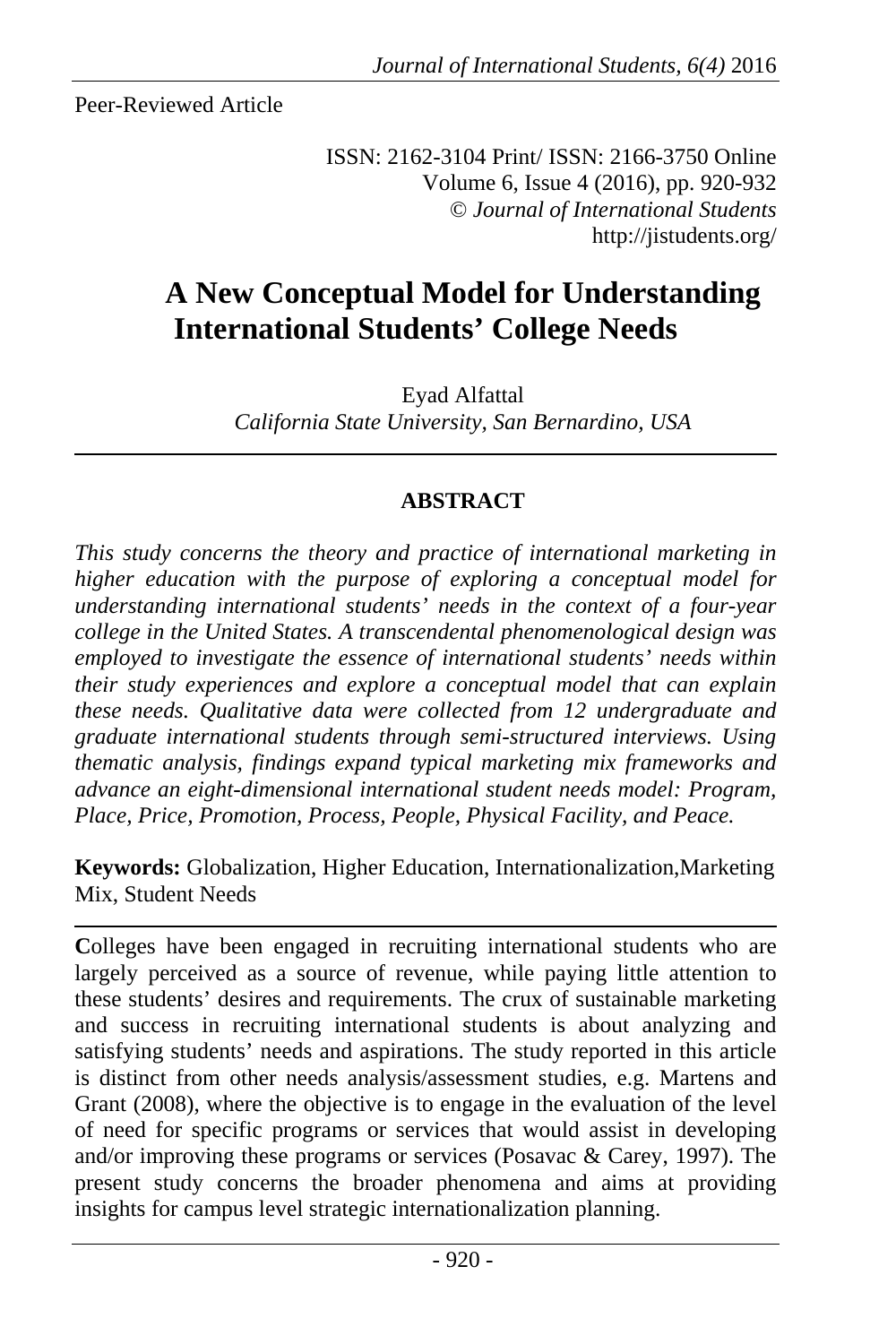## **BACKGROUND AND STUDY MOTIVATIONS**

As free-market and neo-liberal economic views have spread since the 1990s, the global direction taken by governments worldwide has been favoring a near-universal participation in an ever more financially independent and market-oriented higher education (Kwiek, 2004). The General Agreement on Trade in Services (GATS) of the World Trade Organization (WTO) in January 1995 is an expression of commitment to such global direction (Herbert & Abdi, 2013). Governments, as well as higher education providers, view international students mainly as a source of revenue (Naidoo, 2010). The United States of America (U.S.) Department of Commerce (2016), for instance, reports that international students contributed more than \$32 billion to the U.S. economy in 2014.

In fact, the significance of international students extends beyond the amounts of money these students bring, as they make useful political, cultural, social, and educational contributions (Altbach & Knight, 2007). Campuses that host international students benefit from international profile and reputation building; faculty, student, and staff development; and research and knowledge production (Knight, 2004). Countries that attract and retain talented international students build their human capital, knowledge economy, and develop strategic alliances with other nations (Altbach, 2016; Edwards, 2007).

Further internationalization of higher education, including wider attendance of international students in classes and other campus life activities, seems to be happening with an inexorable veracity. This is so mainly because internationalization is a consequent of globalization that is empowered by continual advances in transportation and communication technology (Casey, 2009). In fact, globalization concerns the current reality relevant to the virtual impossibility for nations, societies, and communities to sequester themselves and their educational functions from their counterparts in the world (Spring, 2008). Globalization necessitates looking at the world as a whole since current human activities in different localities involve increasingly intensifying processes of transfer and exchange of products and services, as well as views, information, knowledge, and people (Anderson, 2001).

Globalization and neoliberalism – including its consequent increasing higher education internationalization activities – are tied to each other, as they happened to spread around the world around the same time in history (Schuetze, Kuehn, Davidson-Harden & Weber, 2011). Neoliberalism concerns the reconstruction of the philosophical underpinnings and economic mechanisms through, and by, which education functions in society in a way where individuals, rather than the state, are more responsible for pre-dictated outcomes (Davies & Bansel, 2007). Critics argue that claims of value made by neoliberal thinkers are not supported by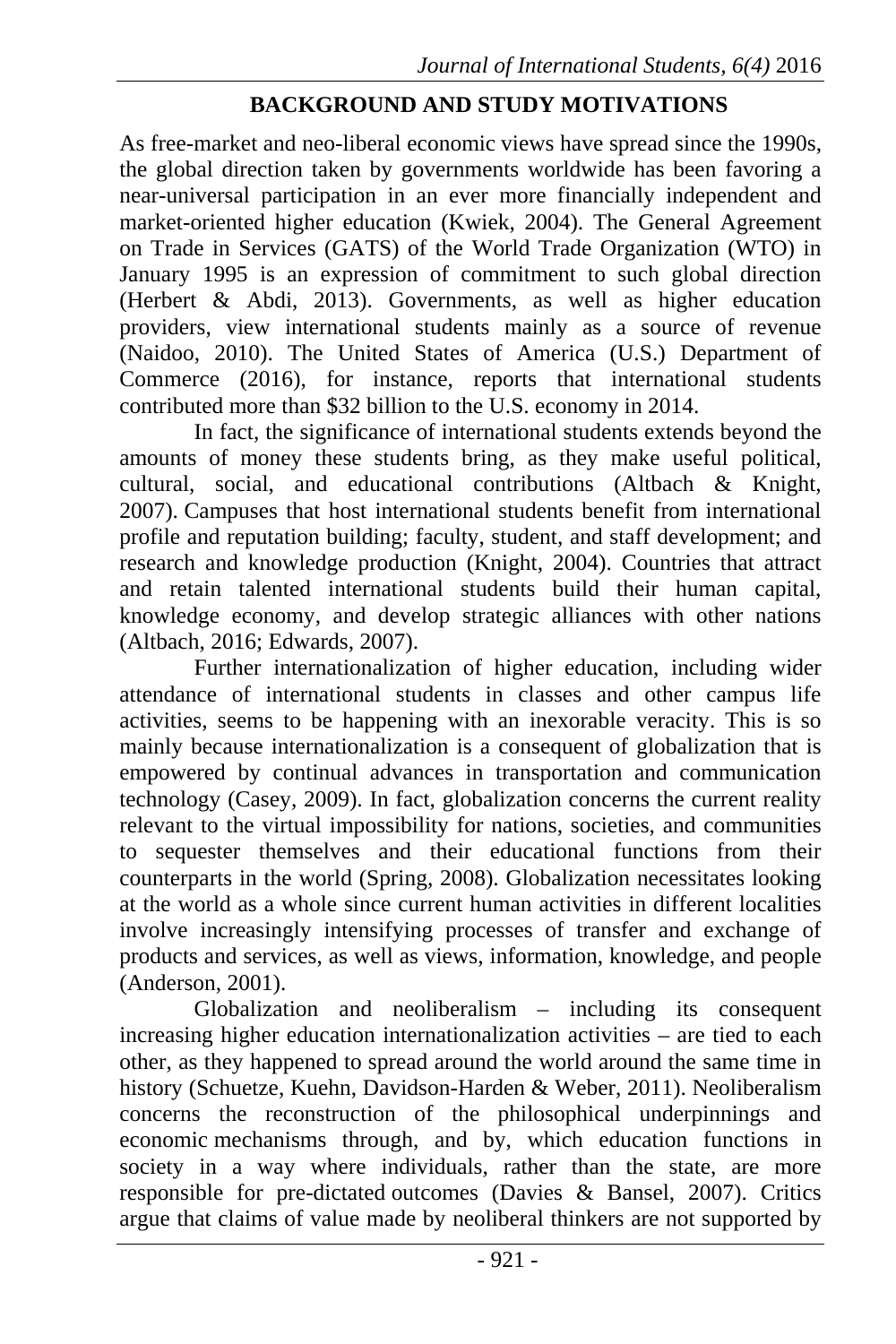evidence from empirical research, as individuals' interests may be different from the society as a whole (Hyslop-Margison & Sears, 2008). At the international level, underdeveloped and developing countries may not have enough potential to actively or equally engage in a free trade context; such countries are likely to become consumers rather than providers or equal partners (Beck, 2012).

On the other hand, proponents of neoliberal and market orientations to education believe that neoliberal economies design policy and practices to be focused on outcomes and quality enhancement through market freedom; quality improves through global competition, as only schools that satisfy students' need, hence are perceived as good, survive (Szekeres, 2010). Maringe and Gibbs (2009) argue that due to the current global economic conditions, "the university has had to embrace the technologies of the market and consumerism; strategic planning with its emphasis on mission, vision and value, matching resources to opportunities and of course marketing" (p. 4). Except for the case in some affluent Western European countries, much of higher education around the world has increasingly been involved in entrepreneurial revenue generating activities and marketing (Childress, 2009).

# **MARKETING AND INTERNATIONAL STUDENTS' NEEDS**

In fact, marketing has often been a source of suspicion to educationalists; it can easily be linked to commercialism and selling, and is regarded as an intrusion on educational values (Hayrinen-Alestalo & Peltola, 2006). It is not, "an uncommon misconception that marketing is little more than advertising and selling" (Ivy & Alfattal, 2010, p. 131). Marketing, however, is not necessarily so as it is a multi-value process and not merely about selling and promotion (Wright, 2014). The concept of marketing involves, "identifying the nature of what is required by the clients [students and other stakeholders] and then ensuring that the school gives ultimate priority to supply that product [program or other services] and maintain its quality" (Davies & Ellison, 1997, p. 4). In a similar vein, Ham and Hayduk (2003) propose that marketing higher education is about satisfying the needs of higher education customers, students, faculty, parents and other stakeholders, while higher education sustains its quality and values; otherwise, higher education institutions will not, in the long run, and under normal competitive conditions, survive and prosper.

The market has the force to improve education since one of the intended benefits of increased competition and choice is to motivate schools to develop a closer relationship with students and become more responsive to their needs (Brown & Baker, 2013). The market is not an actor that positively or negatively affects education and its quality, but rather the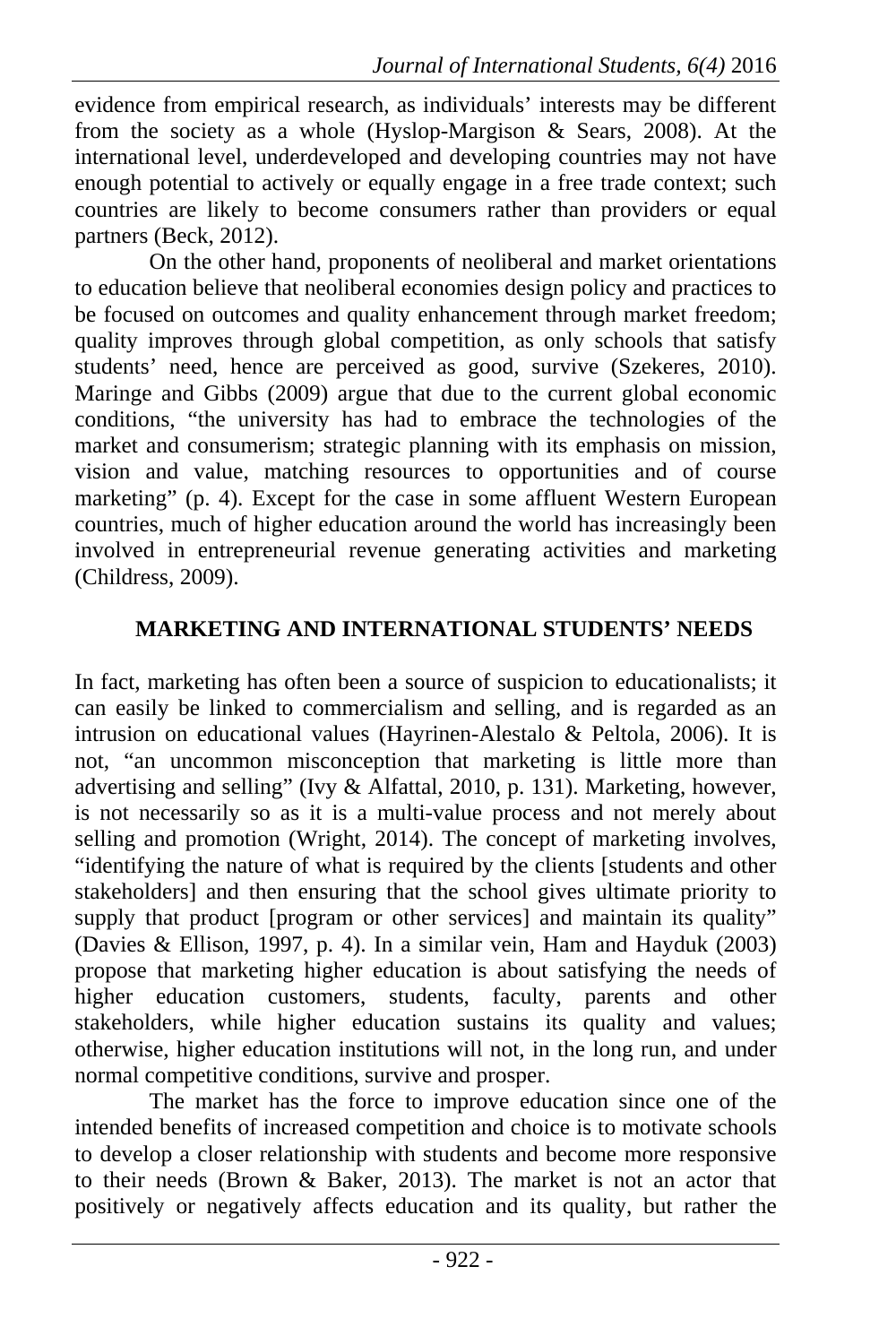domain in which different stakeholders interact and perform exchanges (Regini, 2011). Neoliberalists advance that the state and the academic communities are not agenda free and do not necessarily act for the best interests of all citizens (Brown, 2013). Marketing education, on the other hand, helps provide the context in which social interests are negotiated and fulfilled by society (McMahon, 2009). A common feature of all marketing definitions is the investigation of customer needs – requirements and desires – and the satisfying of those needs (Filip, 2012). The analysis of customer needs is often done through a marketing tool referred to as the marketing mix (Ivy, 2010).

A highly cited marketing mix model for education is the 7Ps: Program, Place, Promotion, Price, Process, Physical Facilities, and People (Kotler & Fox, 1995). These constitute the domains of students needs' as (1) 'Program' refers to the programs a higher education campus makes available to students. (2) 'Place' concerns the delivery of 'Program', as it relates to making education accessible in terms of time and physiogeographical distribution of 'Program'. (3) 'Promotion' is all the methods that institutions use to speak to the public. (4) 'Price' are tuition and other expenses incurred during study. (5) 'Process' is the management of enrollment, teaching, and learning. (6) 'Physical Facilities' concerns the way in which the institution is physically shaped and includes the nature and quality of campus facilities provided. Finally, (7) 'People' is the administration, the faculty, and the staff of a higher education campus. The degree of importance of each of the dimensions of the marketing mix is perceived differently by different student populations. Thus, sustainably successful higher education institutions need to constantly engage in the analysis and satisfaction of relevant student populations' needs as per the contexts and the objectives of such institutions (Ivy, 2008).

#### **RESEARCH METHOD**

This research is based on findings from a qualitative study regarding the experiences of 12 undergraduate and graduate international students who were studying at a public comprehensive university campus in Southern California. The campus was medium size, almost 20,000 students of which 1,172 were international, about six percent. Two participants were from China, two from Korea, two from Saudi Arabia, one from Brazil, one from Germany, one from Japan, one from Mexico, one from Syria, and one from Turkey. Seven participants were undergraduates and five were graduates, and they studied in five different colleges, Arts and Letters, Business and Public Administration, Education, Natural Sciences, and Social and Behavioral Sciences. Nine students were self and/or family funded, and three students received funding through scholarships.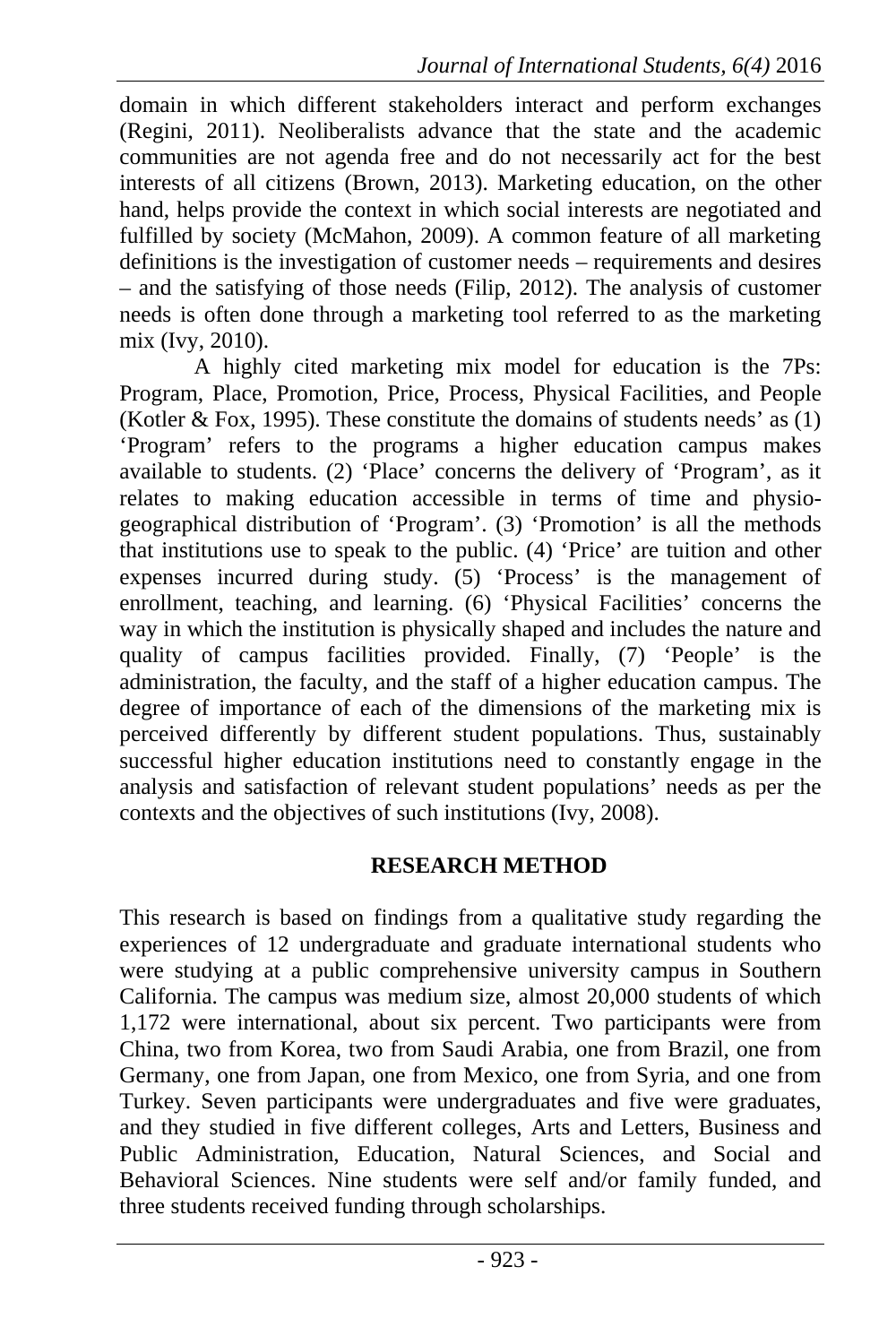Data used were extracted from a more comprehensive mixed methods longitudinal project. The transcendental phenomenological study reported here sought to explore what it was like to experience international education in the U.S. in comparison to the dimensions of international students' needs established in the literature: Program, Place, Promotion, Price, Process, Physical Facilities, and People. This method helped investigate the universal essence of the lived experiences of participants with the objective of finding out about the commonalities in these experiences (Polkinghorne, 1989). Elicitation of data was done while asking broad questions about what and how in semi-structured interviews that lasted between 60 and 90 minutes: (1) What is international education experience like? And (2) how is international education experienced? The first question was intended to help listen to stories where students described what international education meant to them including these students' desires and requirements. The second question, on the other hand, provided an opportunity where students could report challenges they faced as they were experiencing international education. Both questions were purposefully constructed in broad terms with the intention to help collect freely emerging data (Seidman, 2012), that would answer the following specific research question: What can be a conceptual model that would explain international students' college needs?

Interviews were recorded and manually transcribed. Then, data were coded in two cycles using theme analysis methods and Moustakas (1994) six-step procedure: (1) bracketing out researcher impressions about the phenomena; (2) verbatim transcript were studied with respect to their significance for a description of the experience, all relevant statements were recorded and each non-repetitive, non-overlapping statement was listed; (3) the meaning units were related and clustered into themes; (4) the meaning units and themes were synthesized into a description of the textures of the experience using verbatim examples; (5) a structural description was constructed; and (6) a textualstructural description of the meanings and essences of the participants' experience was constructed.

Taking into consideration that themes come both from the data, an inductive approach, and from the researcher's prior theoretical understanding of the phenomenon, a priori approach (Ryan & Bernard, 2003), and due to the nature of the research question, data were coded in two cycles. The first cycle was top-down and employed 'structural coding' (Saldaña, 2009, p. 66). The topics of inquiry, or priori themes, corresponded to the 7Ps marketing mix model. The second cycle of coding was bottom up, as it looked for any additional and freely emergent themes other than those identified in the model. Hence, inductive and deductive thinking were employed (Creswell, 2014), while trying to make sense of data and build the themes of international students' needs.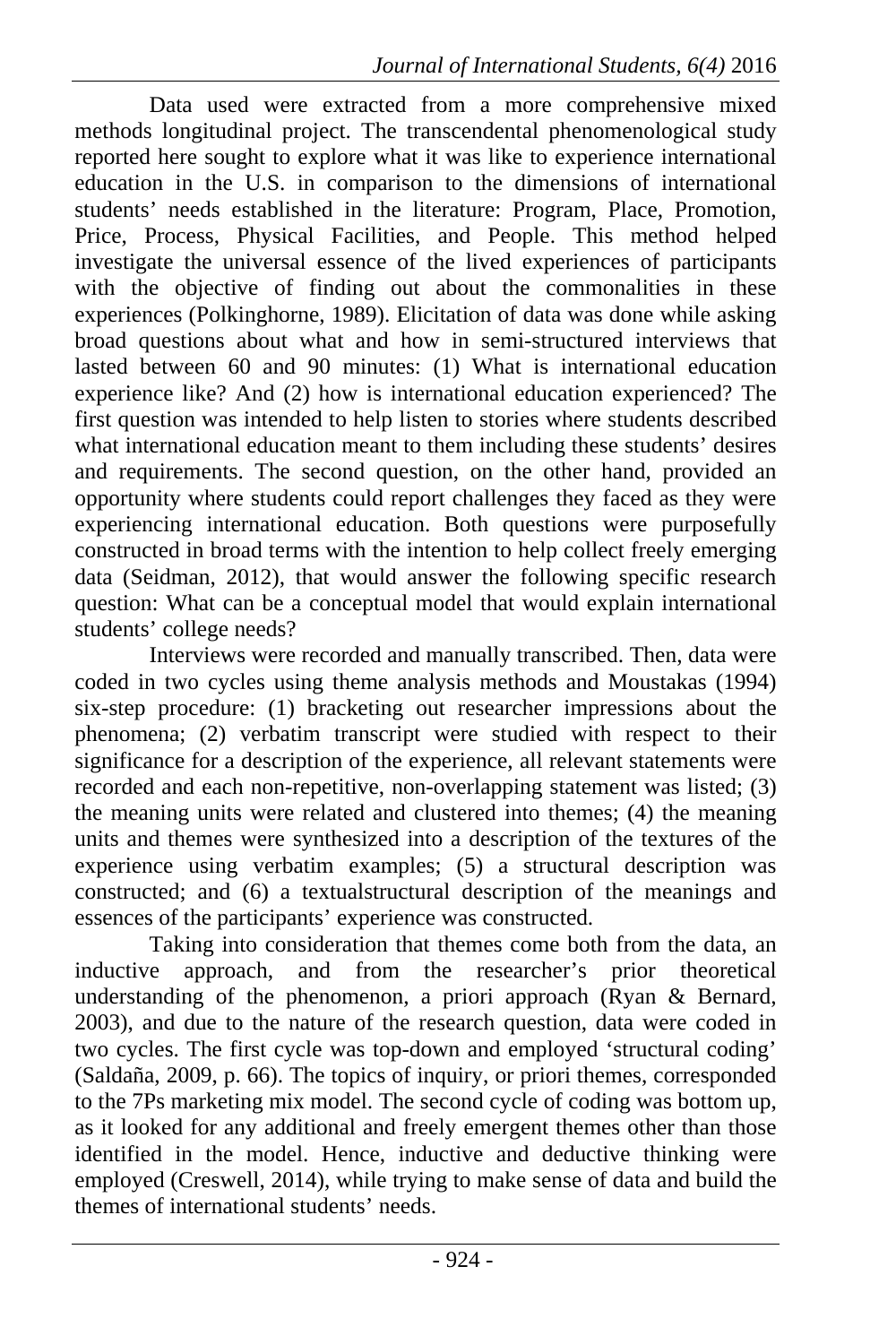Trustworthiness of the data was enhanced by member checking through face-to-face follow up interviews where participants gave feedback on the descriptions of their experiences. Additionally, feedback from two peer debriefers who are experienced qualitative researchers was solicited to ensure credibility. One debreifer had been an international student herself and the other was familiar with international students' issues as he had coordinated international programs at a comprehensive university campus in Texas. Debriefers were given the raw transcripts, the structural descriptions, and the individual textural descriptions. The researcher and the debriefers had four 45-minute discussion sessions on the meanings made of the participants' experiences.

#### **FINDINGS AND DISCUSSION**

Analysis suggests that international students' requirements can be descried through Program, Place, Promotion, Price, Process, Physical Facility, and People model advanced previously in the literature. However, as an additional theme emerged from the data, a more comprehensive conceptual model would include an eighth P dimension that can be called 'Peace'.

#### **The Need Domains in the Traditional 7Ps Model**

Colleges offer degree and non-degree programs, libraries, housing, dining, and other services. These are all referred to as Program and establish the offerings higher education institutions provide to their students (Ivy, 2008). Data in this study suggests that international students expect these to be of better quality and/or uniquely different from programs offered in their home country. In addition, when asked to describe their program needs, participants provided meaning units that illustrated that they aspired to distinguish themselves by having international education experiences that would elevate them socially, and qualify them for improved employment prospective.

> I made my decision to leave home and come here based on the quality of the education such as our school of business here has excellent reputation and they have many majors in MBA we do not have at home. People will respect my degree when I go back home. The education here is, I think, is the best and I am sure I will easily find a good job back in Saudi Arabia. (Frank)

Frank thought that his program at the campus where he studied offered more focused concentrations, and it was of better quality than similar programs in his home country. The analysis of the data revealed Program related needs were the most to be brought up and expanded on by participants. These findings suggest that much of the essence of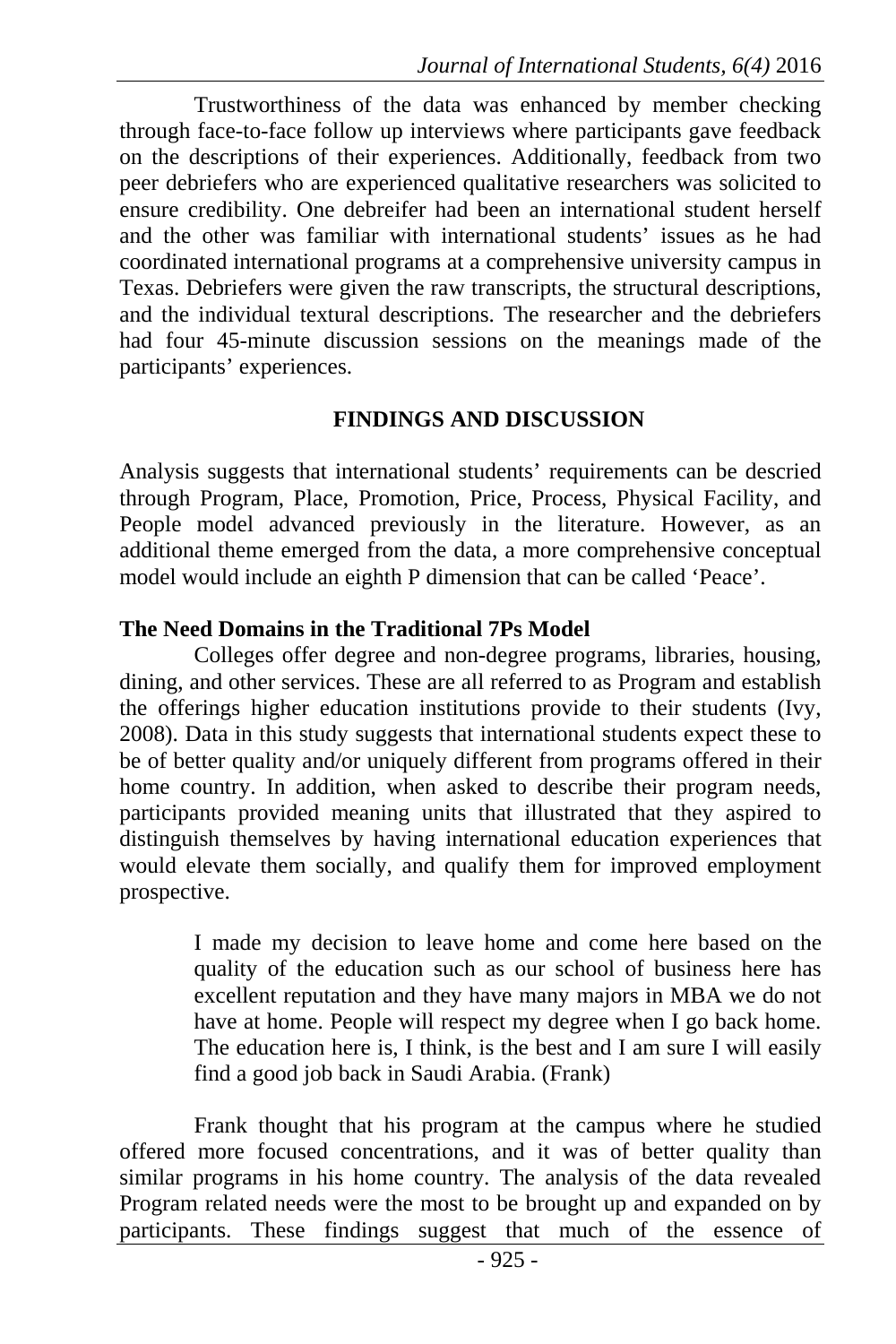international students' experiences revolve around program and service needs relevant to expectations from their host international campus and their international experience as a whole. In addition, textural descriptions also revealed People, Price, Physical Facility, Process, and Place needs. Although these need domains were consistent as categories with those advanced in the traditional 7P model by Kotler and Fox (1995), it was found that international students' requirements do not constantly match those of domestic students. For instance, international students interviewed in this study thought that course scheduling was unexpectedly inconvenient for them. In fact, campus scheduling, especially for graduate courses, takes into consideration the domestic population's needs for evening classes since a good percentage of these work and study at the same time. On the other hand, international students are normally dedicated only to their full time study and prefer morning classes.

Lastly, compared to other need domains, Promotion was reported in less significant statements and only four meaning units in the data were deemed relevant. Participants suggested that they needed effective communication about their campus programs, services, activities, and events. Here is a reflection that Henry shared in his interview:

> A lot of things are going on. I heard from my friends the rec center give a skiing trip last week. I did not know until after. I still do not know where to find out. They should tell us… We would go because it is a lot of fun and I could make American friends.

In fact, international students appreciated engagement opportunities provided by activities organized by student union, student clubs, and their campus recreational center, although they thought that information about these activities are not always easily available. This suggests that campuses need to consider additional channels that can deliver messages to these students more effectively.

### **Adding Peace: The New 8Ps Model**

The most important finding of the analysis in this study is the recognition of a new need domain, Peace, that was not reported on in previous marketing mix models. Figure 1 below illustrates the new 8Ps international education marketing mix model advanced by this study.

In addition to the traditional seven need domains, structural and textural descriptions in the present study reported reflections on how participants sought safe and peaceful experiences while they were studying abroad. Meaning units that made this theme incorporated 'safe/safety', 'tolerant/tolerance', 'welcoming', 'friendly', 'peaceful/peace', and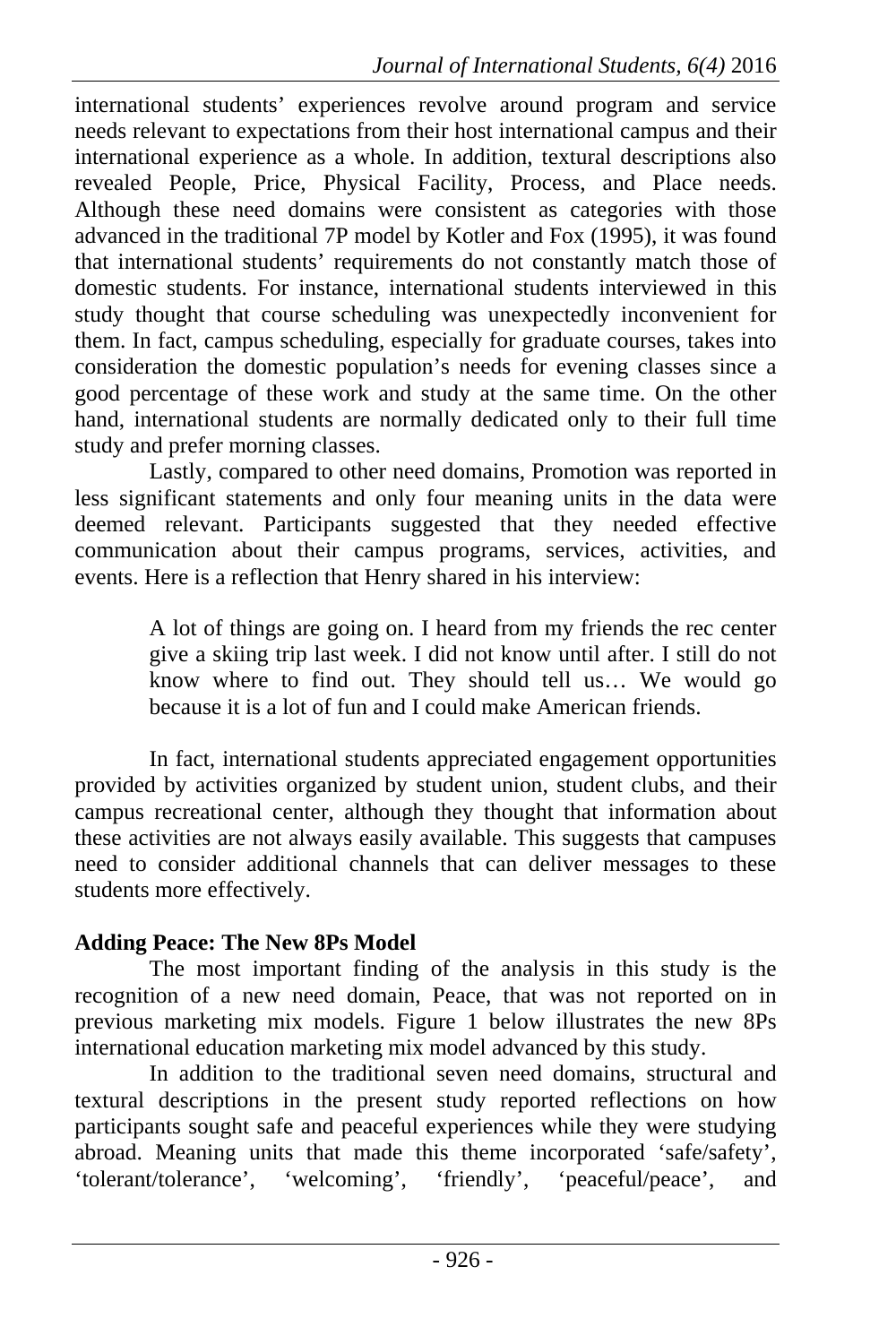'secure/security'. In describing their need for Peace, participants shared the following:

> You know, living in China and coming here is different, totally different. In China, I cannot imagine what it is going to be like here. I was afraid and my family wants me to be safe. You know Hollywood movies… In China, we think that Americans are big, and dangerous, and have guns in their cars. I am sorry for the stereotype but this is how we think. Yes, I was afraid when I first came… mmm… I am still… I don't stay out after eight. The university should have more life and activities at night. I feel lonely and do not know how to go to parties. I did not travel all the way … come here to stay in my room. (Laura)

> Honestly… Errr… The U.S. can be scary. Just after I arrived I saw the picture of a wanted person posted on doors in the university. I think he kidnaped a student. When I saw that, I was scared because it was posted about two days before and I said, mmm… this is the beginning. I know there is police station on campus but I need the university to help make the campus secure especially for people like me. You see I am wearing hijab [Muslim headscarf] and people may not tolerate my religion. I feel unwelcomed sometimes and make me sad. (Sarah)

**Figure 1: International Students' Needs 8Ps Model** 



Laura and Sarah needed further support from their campus. They thought that their experiences could be enhanced if their campus had invested more in promoting its safety of environment, or Peace. As most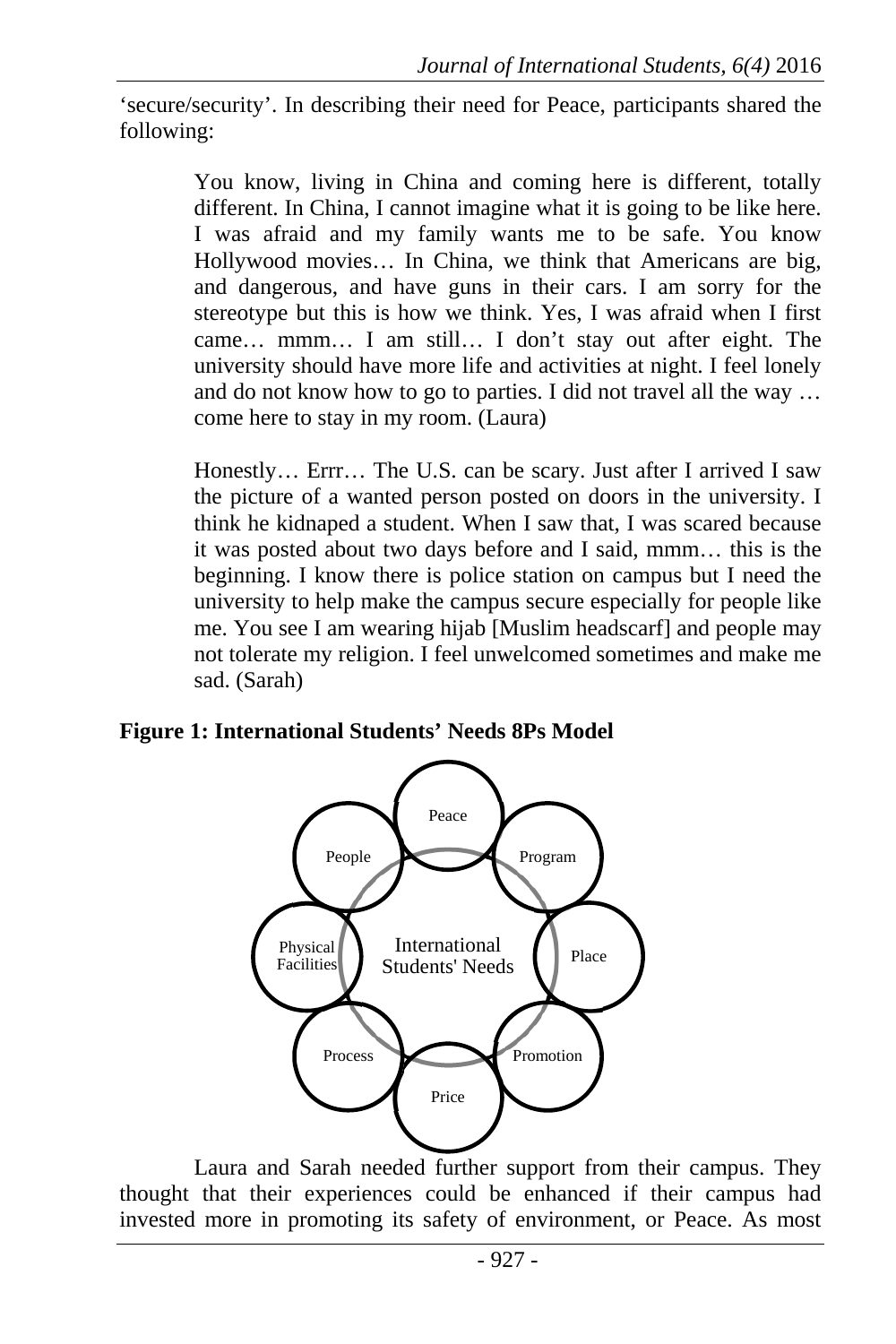campus facilities, including the library, were closed in the late evening and at night, students felt that they were locked to their rooms with much fear to participate in non-university-organized activities. Sarah further told that compared to domestic students, international students had more sensitivity and anxiety relevant to their identity and religious beliefs, as these might not be tolerated. Other support needs brought up by participants, and were found to be related to Peace, were relevant to international students' potential feelings of isolation and loneliness. These students hoped that not only would their campus provide them with educational guidance, but also it would have venues through which it provided emotional, motivational, social, and sense-of-security-related support. These four main aspects of Peace, as an international student need domain, are illustrated in Figure 2 below.



**Figure 2: The Four Main Aspects of Peace Need Domain**

Figure 2 suggests an intersectional and sequential relationship between the four aspects of the Peace need domain identified. Participants' testimonials evinced that campuses that engaged international students for the betterment of any of these four aspects were likely to positively influence the other aspects at the same time. For example, when a campus engaged its international students with social activities, the campus was at the same time providing emotional and sense of security support through providing students with opportunities to build social networks. These were likely to reduce potential feelings of loneliness, isolation, and intolerance, while at the same time they increased international students' motivation to engage more with campus life, which again resulted in more opportunities to receive social support through building more, or expanding, social networks.

To conclude, a variety of needs and need domains were associated with international students' experiences. Many of these students left considerable economic, social, cultural, and navigational capitals they possessed at their home countries, as they ventured into foreign educational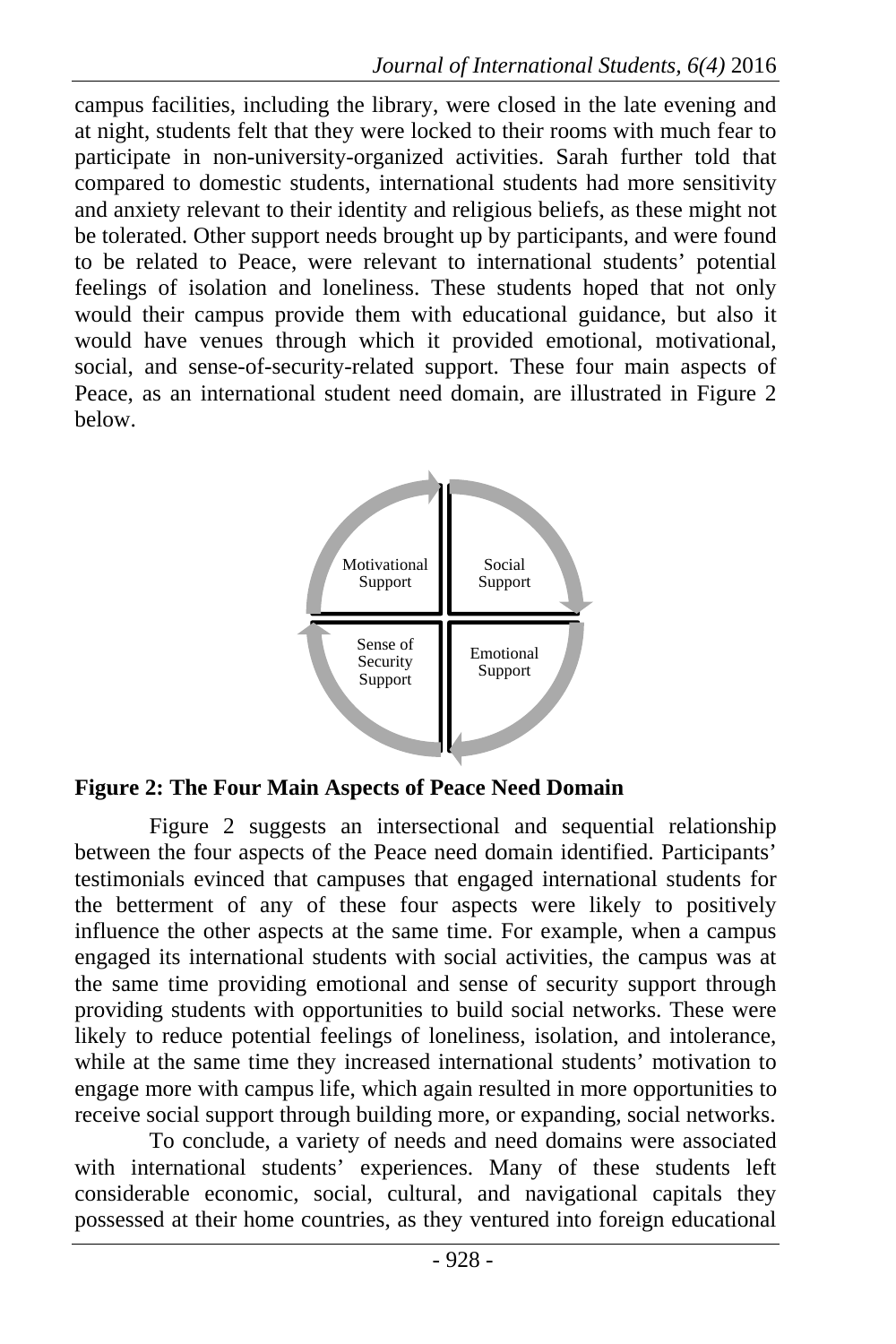experiences. These students engaged in building social networks with domestic, national (from their home country), and other international populations. They also invested efforts to learn about their new environment, and they expressed an expectation that their host university campuses would provide support through programs, as well as advising and counselling services that could help them navigate towards achieving their aspirations. While the marketing mix model was developed primarily with domestic students in mind, previous research into international students' needs has reported on educational, social, and cultural challenges that international students experience, as well as these students' acculturation and adjustment processes (Lewthwaite, 1997; Lin & Yi, 1997). In addition, studies such as Luzio-Locket (1998), and Misra, Crist, and Burant (2003) described the influence of cross-cultural adjustment on students' academic performance and highlighted the significance of formal (campus-provided) and informal (community-provided) social support. Findings in this study lend support to those advanced in Stoynoff (1997) where difficulties international students experience relate to sense of insecurity, social isolation, financial concerns, psychological problems including anxiety, loneliness, and depression.

### **CONCLUSION AND FUTURE RESEARCH**

Motivated by economic, cultural, and educational benefits, higher education institutions around the world have been engaged in recruiting international students. Recruitment activities have been mainly reactive to competition rather than informed strategic marketing, where the analysis of students' needs guides the development of responsive higher education offerings. A tool for conducting such analysis is the 7Ps marketing mix, which was used as a conceptual model for the study reported here. Findings suggest that international students' needs go beyond those that are reported in traditional marketing models and a new 8Ps model was advanced. International students additionally require Peace, which can be defined as all aspects of an educational campus that provide students with welcoming, safe, peaceful, study-oriented, and socially inclusive experiences. Colleges may want to invest in improving Peace on their campuses and communicating the availability of relevant environments to their prospective international students. This is likely to positively influence international students' choice, satisfaction with choice, and consequently sustainable, successful marketing through word-of-mouth.

Finally, limitations in this study relate to its methodology. The original objective of the study was not to examine or develop a conceptual model, as for these, qualitative methodologists suggest grounded theory techniques. However, in the process of data analysis in this study, and as the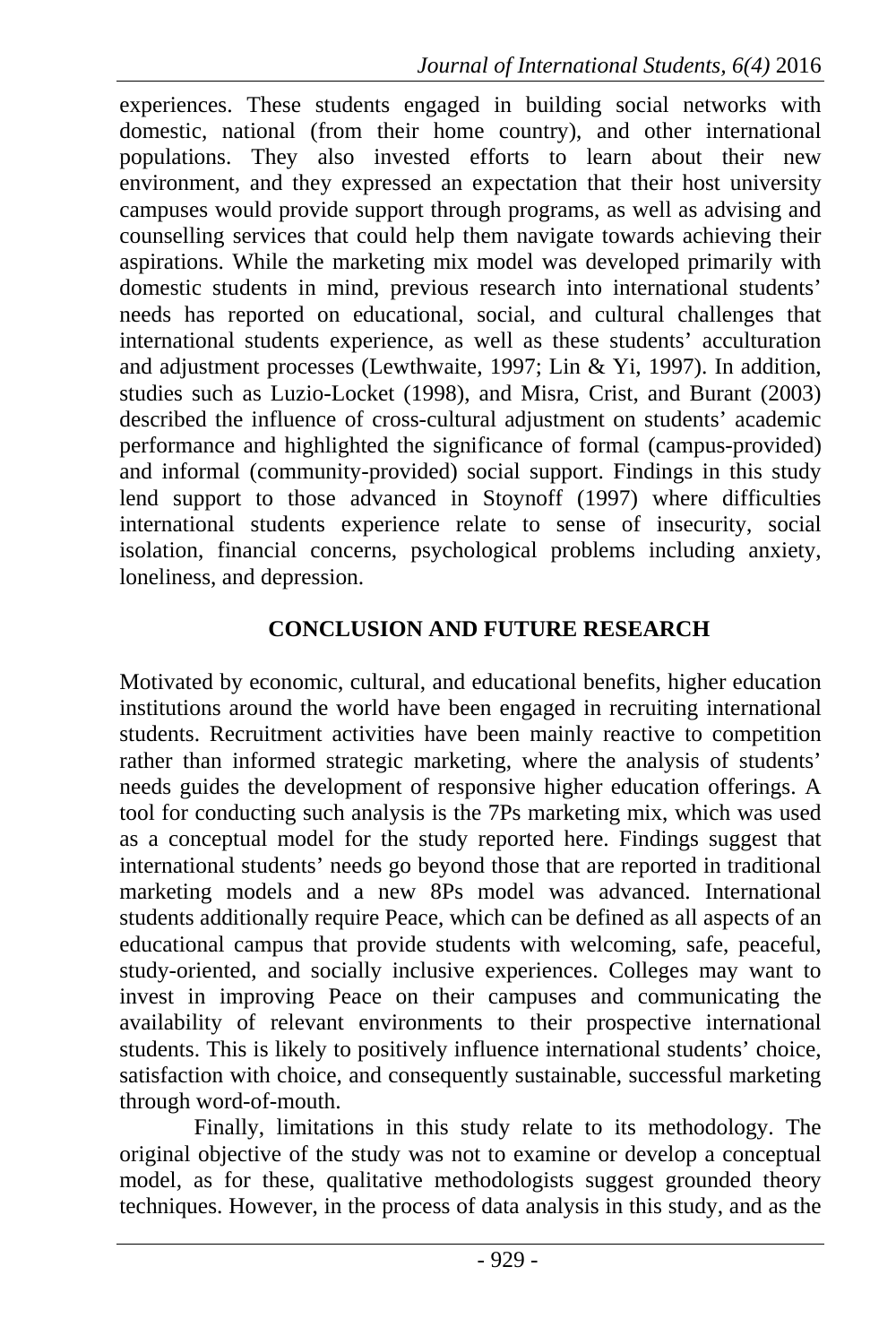Peace theme strongly emerged as a district need domain not covered in traditional marketing mix need dimensions, it was imperative to reconstruct the research agenda and advance these findings. Future research into international students' needs may test the 8Ps conceptual model proposed here statistically through data reduction methods, e.g. principal axis factoring techniques, with the objective of revealing the underlying matrix of the different need items, as well as possible correlation and intersectionality amongst need domains.

#### **REFERENCES**

- Altbach, P. G. (2016). *Global perspectives on higher education.* Baltimore, MD: Johns Hopkins University Press.
- Altbach, P. G., & Knight, J. (2007). The internationalization of higher education: Motivations and realities. *Journal of Studies in International Education, 11*(34), 290-305. doi: 10.1177/1028315307303542
- Anderson, W. T. (2001). *All connected now: Life in the first global civilisation.* Cambridge, MA: Westview Press.
- Beck, K. (2012). Globalization/s: Reproduction and resistance in the internationalization of higher education. *Canadian Journal of Education, 35*(3)*,* 133-148.
- Brown, B. J. & Baker, S. (2013). *Responsible citizens: Individuals, health and policy under neoliberalism.* New York, NY: Anthem Press.
- Brown, S. (2013). Retro from the get-go: Reactionary reflections on marketing's yestermania. *Journal of Historical Research in Marketing, 5*(4), 521-536. doi: 10.1108/JHRM-05-2013-0027
- Casey, C. (2009). Organizations, workers, and learning: New prospects for citizenship at work. *Citizenship Studies, 13*(2)*,* 171-185.
- Childress, L. K. (2009). Internationalization plans for higher education institutions. *Journal of Studies in International Education, 13,* 289-309. doi: 10.1177/1028315308329804
- Creswell, J. W. (2014). *Research design: Qualitative, quantitative, and mixed methods approaches.* Thousand Oaks, CA: Sage Publications, Inc.
- Davies, B., & Bansel, P. (2007). Neoliberalism and education. *International Journal of Qualitative Studies in Education, 20*(3), 247-259. doi: 10.1080/09518390701281751
- Davies, B., & Ellison, L. (1997). *Strategic marketing for schools: How to integrate marketing and strategic development for an effective school.* London: Pitman Publishing.
- Edwards, J. (2007). Challenges and opportunities for the internationalization of higher education in the coming decade: Planned and opportunistic initiatives in American institutions. *Journal of Studies in International Education, 11*(3,4)*,* 373-381. doi: 10.1177/1028315307303920
- Filip, A. (2012). Marketing theory applicability in higher education. *Procedia Social and Behavioral Sciences, 46*, 912-916. doi: 10.1016/j.sbspro.2012.05.223
- Ham, L., & Hayduk, S. (2003). Gaining competitive advantages in higher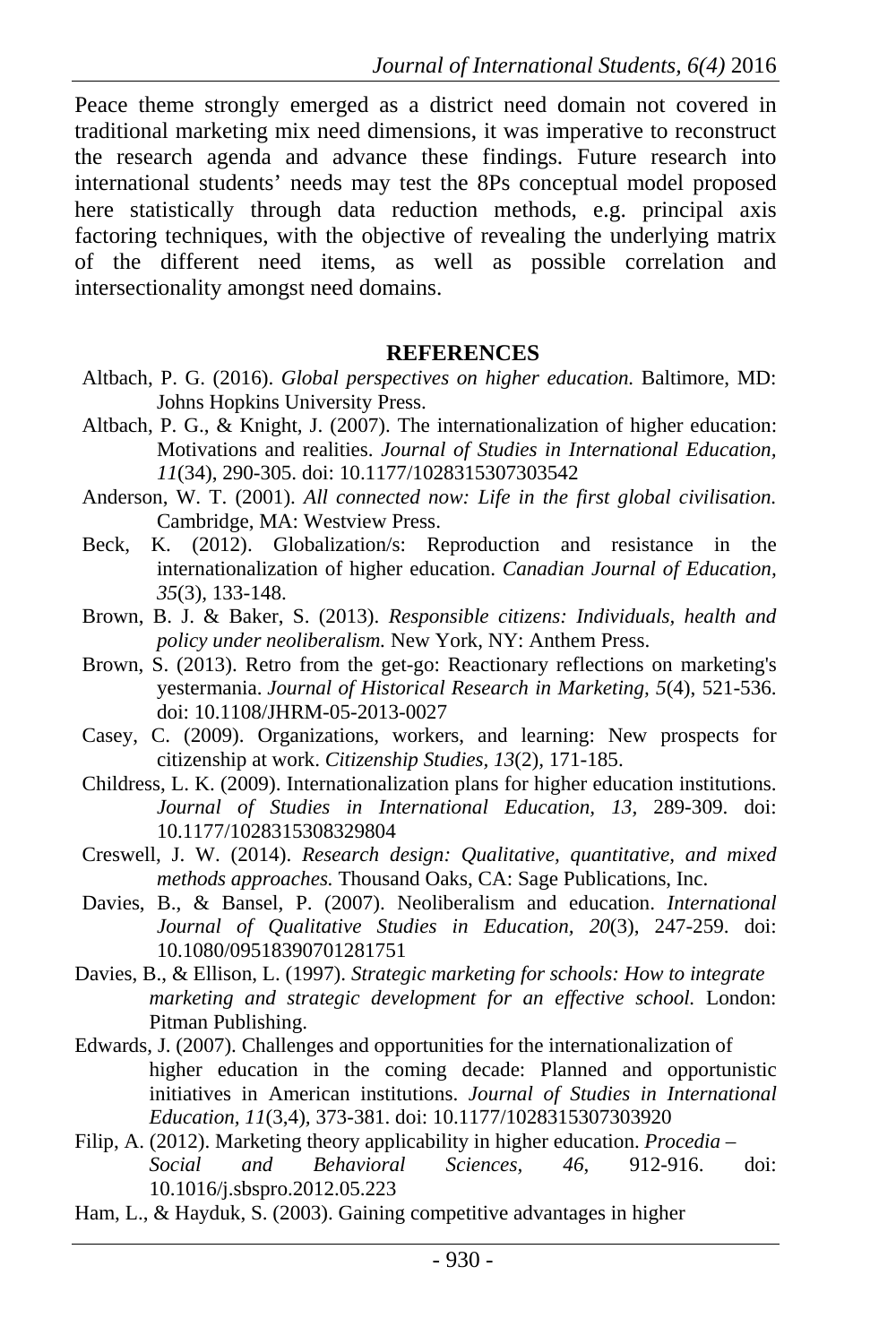education: Analyzing the gap between expectations and perceptions of service quality. *International Journal of Value-Based Management, 16*(3), 223-242. doi: 10.1023/A:1025882025665

- Hayrinen-Alestalo, M., & Peltola, U. (2006). The problem of a market-oriented university. *Higher Education, 52*(2), 251-281. doi: 10.1007/s10734-004- 2749-1
- Herbert, Y., & Abdi, A. A. (2013). Critical perspectives on international education: Redefinitions, knowledge-making, mobilities and changing the world. In Y. Herbert, & A. A. Abdi. (Eds.), *Critical perspectives on international education,* (pp. 1-41)*.* Rotterdam: Sense Publishers.
- Hyslop-Margison, E. J., & Sears, A. (2008). The neo-liberal assault on democratic learning. *UCFV Research, 2*(1), 28-38.
- Ivy, J. (2008). A new higher education mix: The 7Ps of MBA marketing. *International Journal of Education Management, 22*(4), 288-299. doi: 10.1108/09513540810875635
- Ivy, J. (2010). Choosing futures: influence of ethnic origin in university choice. *International Journal of Educational Management, 24* (5), 391-403. doi: 10.1108/09513541080000449
- Ivy, J., & Alfattal, E. (2010). Marketing private EFL program in Damascus. *TESOL Journal, 2,* 130-143.
- Knight, J. (2004). Internationalization remodeled: Definition, approaches, and rationales. *Journal of Studies in International Education, 8*(1), 5-31. doi: 10.1177/1028315303260832
- Kotler, P. & Fox, K. F. A. (1995) *Strategic marketing for educational institutions.* (2nd ed.). New Jersey, NJ: Prentice Hall.
- Kwiek, M. (2004). *Intellectuals, power, and knowledge.* Frankfurt, Germany: Peter Lang GmbH.
- Lewthwaite, M. (1997). A study of international students' perspectives on crosscultural adaptation. *International Journal for the Advancement of Counselling, 19*(2), 167-185. doi: 10.1007/BF00114787
- Lin, J. C. G., & Yi, J. K. (1997). Asian international students' adjustment: Issues and program suggestions. *College Student Journal, 31*(4), 473-479.
- Luzio-Locket, A. (1998). The squeezing effect: The cross-cultural experience of international students. *British Journal of Guidance and Counselling, 26*(2), 209-223.
- Maringe, F., & Gibbs, P. (2009). *Marketing higher education: Theory and practice.* Maidenhead, England; NY: Open University Press.
- Martens, V., P., & Grant, P. R. (2008). A needs assessment on international students' wives, *Journal of Studies in International Education, 12*(1), 56- 75. doi: 10.1177/1028315306293547
- McMahon, W. W. (2009). *Higher learning, greater good: The private and social benefits of higher education.* Baltimore, MD: JHU Press.
- Misra, R., Crist, T., & Burant, C. (2003). Relationships among life stress, social support, academic stressors, and reactions to stressors of international students in the United States. *International Journal of Stress Management, 10*(2), 137-157. doi: 10.1037/1072-5245.10.2.137
- Moustakas, C. (1994). *Phenomenological research methods.* Thousand Oaks, CA: Sage Publications.